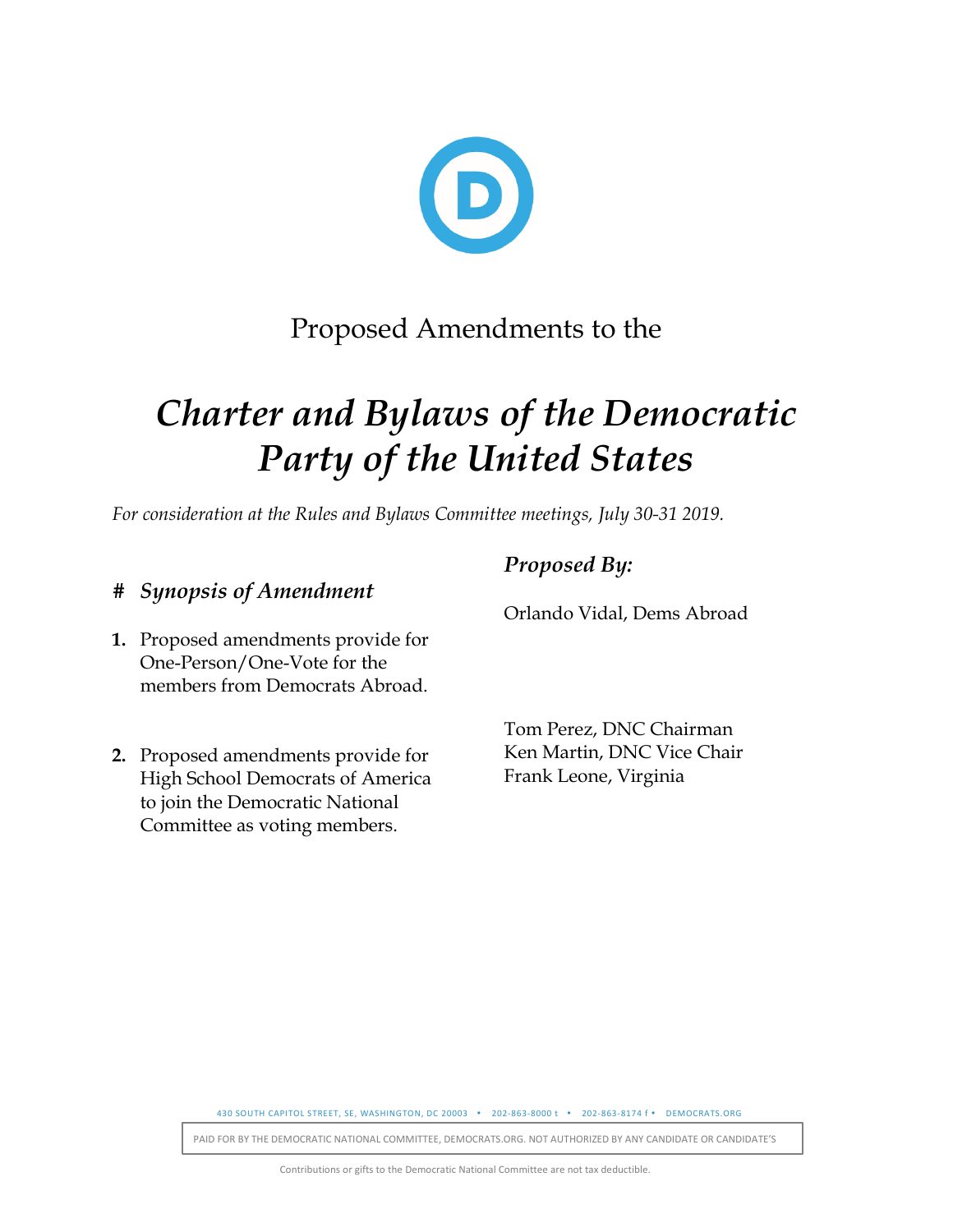| 1        | The following amendments to the Charter and Bylaws of the Democratic Party of                        |
|----------|------------------------------------------------------------------------------------------------------|
| 2        | the United States will be considered by the Rules and Bylaws Committee at its                        |
| 3        | meeting on July 30-31, 2019.                                                                         |
| 4<br>5   | Submitted by:<br>Orlando Vidal, DNC Member, Democrats Abroad                                         |
| 6        |                                                                                                      |
| 7        | [Proposed amendments provide for One-Person/One-Vote for the DNC members from                        |
| 8        | Democrats Abroad.]                                                                                   |
| 9        |                                                                                                      |
| 10       | New language is in bold and underlined ("abc").                                                      |
| 11       | Deleted language is indicated with a strikeout ("abe").                                              |
| 12       | Insert sections and renumber or re-letter accordingly.                                               |
| 13       |                                                                                                      |
| 14       |                                                                                                      |
| 15       | <b>CHARTER</b>                                                                                       |
| 16       |                                                                                                      |
| 17       | <b>Article Nine</b>                                                                                  |
| 18       | <b>General Provisions</b>                                                                            |
| 19       |                                                                                                      |
| 20       | Section 6. Democrats Abroad shall have four eight votes on the Democratic National                   |
| 21       | Committee, which votes shall be shared by the Chairperson, the highest-ranking officer               |
| 22       | of another gender, three National Committeemen and three National Committeewomen                     |
| 23       | except as may otherwise be provided by the Bylaws.                                                   |
| 24       |                                                                                                      |
| 25       |                                                                                                      |
| 26       | <b>BYLAWS</b>                                                                                        |
| 27       |                                                                                                      |
| 28       | <b>Article Two</b>                                                                                   |
| 29       | <b>Democratic National Committee</b>                                                                 |
| 30       |                                                                                                      |
| 31       | Section 2. Membership. The Democratic National Committee shall be composed of:                       |
| 32       |                                                                                                      |
| 33       | The members from Democrats Abroad as set forth in Article Nine,<br>(d)                               |
| 34       | <b>Section 6 of the Charter;</b>                                                                     |
| 35       |                                                                                                      |
| 36       |                                                                                                      |
| 37       | Section 4. Certification and Eligibility of Members.                                                 |
| 38       |                                                                                                      |
| 39       | Members of the Democratic National Committee provided for in Section 2<br>(a)                        |
| 40       | of this Article shall be certified to the National Committee as follows:                             |
| 41       | (i) those authorized under subsections (a), (b) $\frac{d}{dx}$ , (c) and $\frac{d}{dx}$ of Section 2 |
| 42       | shall be certified by the proper Party authority of the state or territory or Democrats              |
| 43       | Abroad;                                                                                              |
| 44<br>45 |                                                                                                      |
|          |                                                                                                      |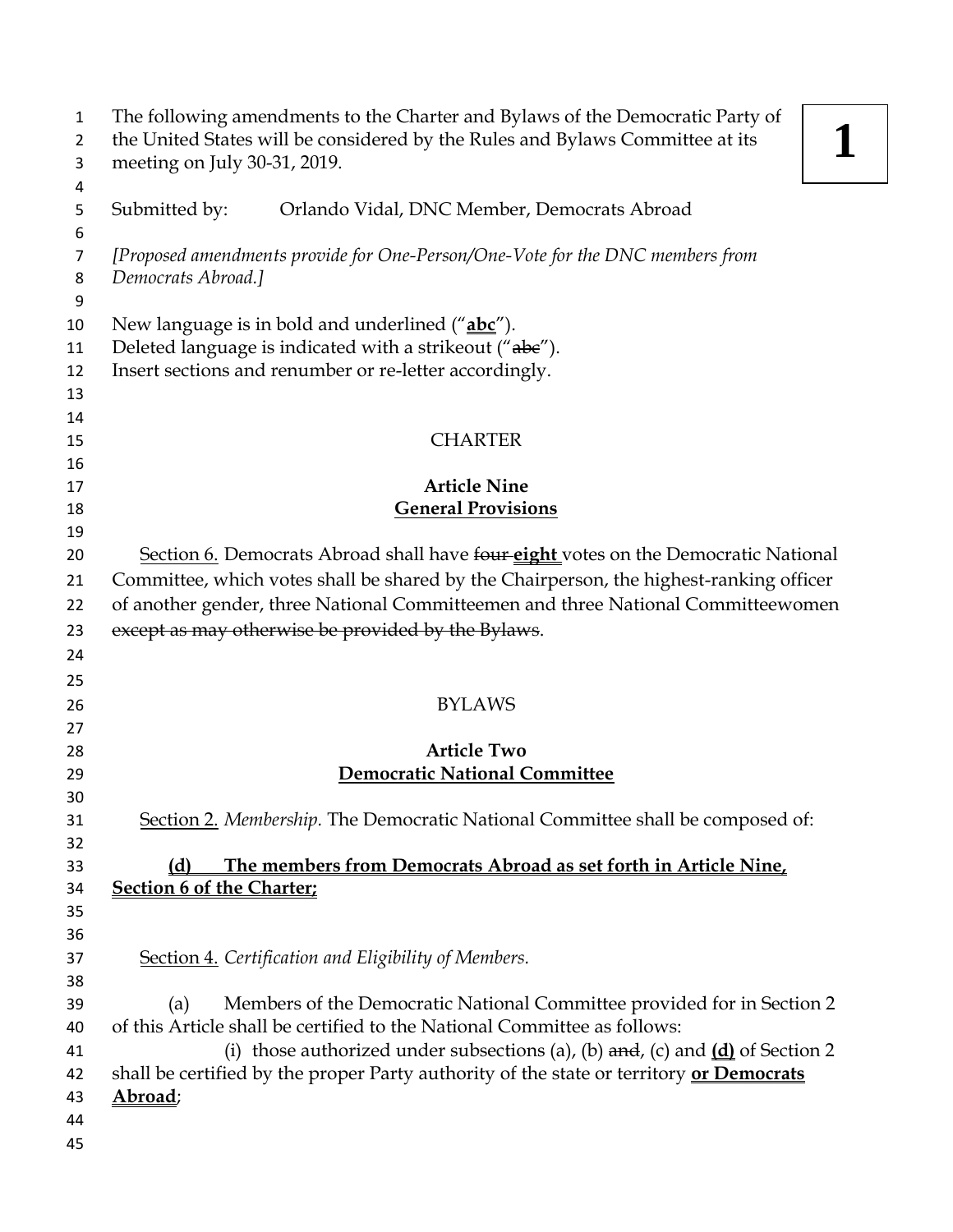46 Section 8. *Attendance and Quorum and Voting.* 47 48 (e) Each member of the National Committee shall be entitled to one vote on 49 each issue before it, except that Democrats Abroad shall have four votes on the 50 Democratic National Committee, which votes shall be shared by the Chairperson, the 51 highest- ranking officer of another gender, three National Committeemen and three 52 National Committeewomen. 53 54 55 Section 9. *Regional Caucuses.* There shall be for Regional Caucus of the members of a

- 56 Democratic National Committee, comprised as follows:
- 57 58 **EASTERN**

Connecticut Delaware District of Columbia Maine Maryland

Alabama Arkansas Florida Georgia Kentucky

Illinois Indiana Iowa Kansas Michigan

Alaska

Arizona California Colorado Guam

American Samoa

Massachusetts New Hampshire

New Jersey New York Pennsylvania Puerto Rico Rhode Island Vermont Virgin Islands Democrats Abroad <del>(1/2 vote)</del>

### **SOUTHERN**

Louisiana Mississippi North Carolina South Carolina Tennessee Texas Virginia West Virginia Democrats Abroad (<sup>1/2</sup> vote)

#### **MIDWESTERN**

Minnesota Missouri Nebraska North Dakota Ohio

#### **WESTERN**

- Hawaii Idaho Montana Nevada New Mexico Northern Mariana Islands
- Oklahoma South Dakota Wisconsin Democrats Abroad <del>(1/2 vote)</del>
- Oregon Utah Washington Wyoming Democrats Abroad (<del>1/2 vote)</del>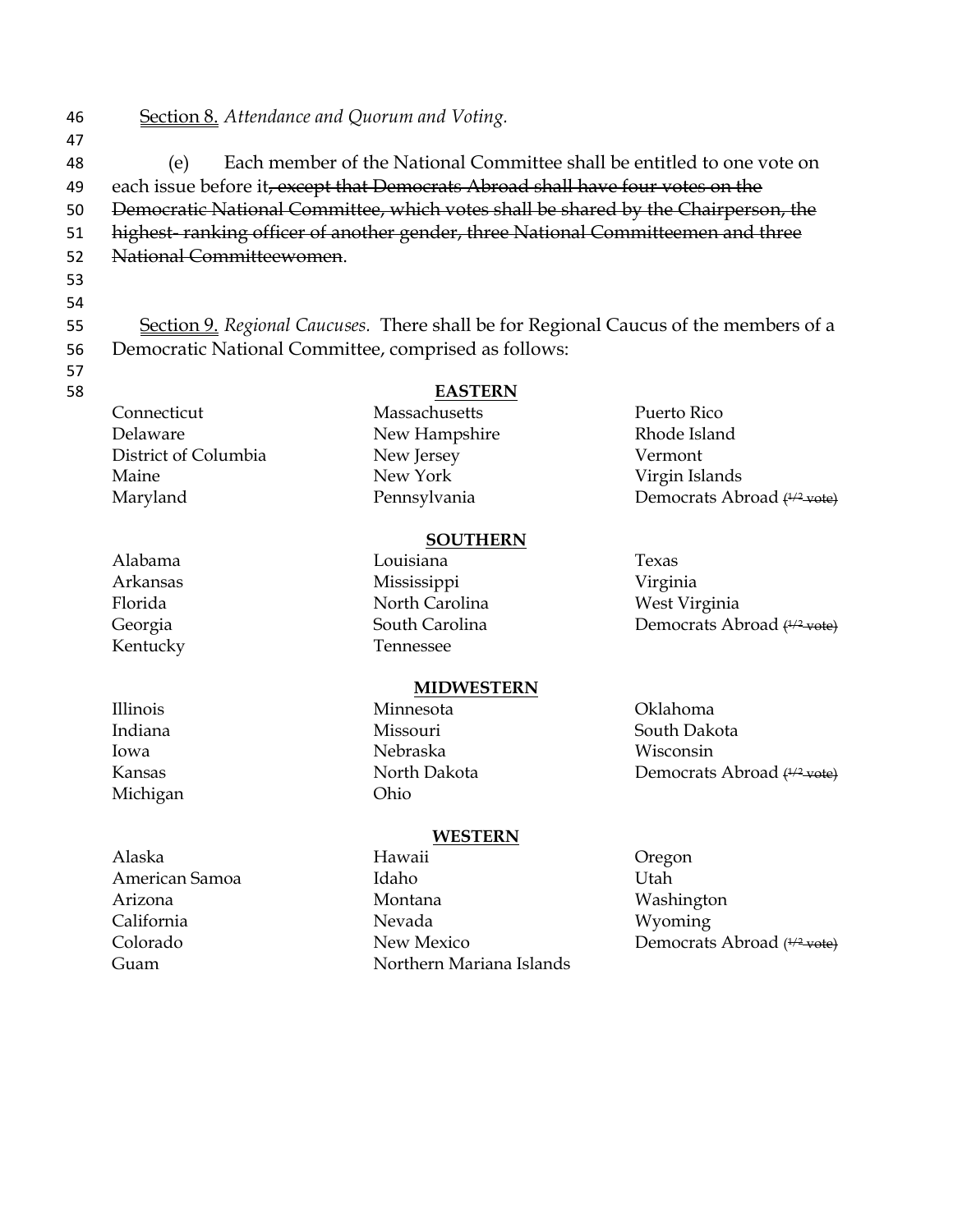| 1<br>$\overline{2}$           |                                                      | The following amendments to the Charter and Bylaws of the Democratic Party<br>of the United States will be considered by the Rules and Bylaws Committee at           |  |
|-------------------------------|------------------------------------------------------|----------------------------------------------------------------------------------------------------------------------------------------------------------------------|--|
| 3<br>4                        | its meeting on July 30-31, 2019.                     |                                                                                                                                                                      |  |
| 5<br>6<br>$\overline{7}$<br>8 | Submitted by:                                        | Tom Perez, DNC Chairman, Maryland<br>Ken Martin, DNC Vice Chair, Minnesota<br>Frank Leone, DNC Member, Virginia                                                      |  |
| 9<br>10<br>11<br>12           |                                                      | [Proposed amendments provide for High School Democrats of America to join the Democratic<br>National Committee as voting members.]                                   |  |
| 13<br>14<br>15<br>16<br>17    |                                                      | New language is in bold and underlined ("abc").<br>Deleted language is indicated with a strikeout ("abe").<br>Insert sections and renumber or re-letter accordingly. |  |
| 18<br>19                      |                                                      | <b>CHARTER</b>                                                                                                                                                       |  |
| 20                            |                                                      | <b>Article Three</b>                                                                                                                                                 |  |
| 21                            |                                                      | <b>Democratic National Committee</b>                                                                                                                                 |  |
| 22                            |                                                      |                                                                                                                                                                      |  |
| 23<br>24                      |                                                      | Section 2. The Democratic National Committee shall be composed of:                                                                                                   |  |
| 25                            | (t)                                                  | the Chairperson of the High School Democrats of America and a Vice                                                                                                   |  |
| 26                            |                                                      | Chairperson, who shall be of the opposite sex, as elected by the organization                                                                                        |  |
| 27                            | annually;                                            |                                                                                                                                                                      |  |
| 28                            |                                                      |                                                                                                                                                                      |  |
| 29<br>30<br>31<br>32<br>33    | $(\underline{u})$<br>added by the foregoing members. | additional members as provided in Article Nine of this Charter. No more<br>than seventy-five additional members of the Democratic National Committee may be          |  |
| 34                            |                                                      | <b>BYLAWS</b>                                                                                                                                                        |  |
| 35                            |                                                      |                                                                                                                                                                      |  |
| 36                            |                                                      | <b>Article Two</b>                                                                                                                                                   |  |
| 37                            |                                                      | <b>Democratic National Committee</b>                                                                                                                                 |  |
| 38<br>39                      |                                                      | Section 2. Membership. The Democratic National Committee shall be composed of:                                                                                       |  |
| 40<br>41<br>42<br>43          | (u)<br>annually;                                     | the Chairperson of the High School Democrats of America and a<br>Vice Chairperson, who shall be of the opposite sex, as elected by the organization                  |  |
| 44                            |                                                      |                                                                                                                                                                      |  |